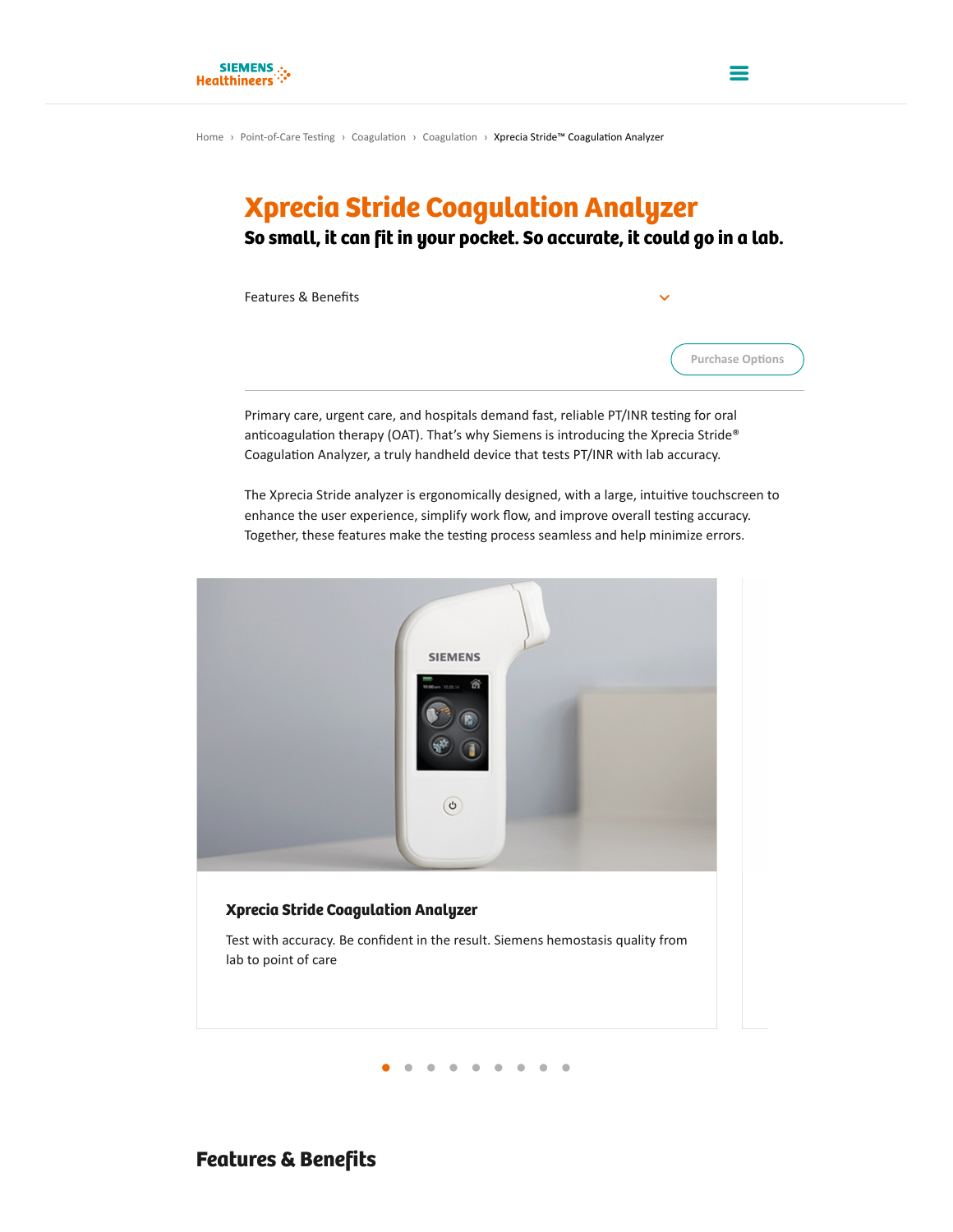With the Xprecia Stride analyzer, healthcare professionals can feel confident that they are getting the usability, safety, efficiency, and accuracy they need. The Xprecia Stride analyzer is designed specifically to meet the needs of today's healthcare professionals and address the key areas of importance in POC testing.

### **Usability**

Touchscreen features include bright-color interface with step-by-step instructions help guide the user

Lot calibration using integrated bar-code reader

### **Safety**

Test strip eject button reduces potential biohazard exposure

Operator lockout feature restricts analyzer use to trained staff only

#### **Efficiency**

Design is compact and portable to enable fast, efficient patient testing at the point of care

Test requires only small sample applied at tip of strip

### **Accuracy**

Lab confirmatory testing may be reduced because of good correlation to lab results

Bar-code scanner offers patient and operator ID entry

### **Siemens hemostasis quality from lab to point of care.**

Xprecia™ PT/INR test strips and Siemens' central lab analyzers use the same Dade® Innovin® reagent and QC

# Technical Specifications

**Sample Type**  Fresh capillary whole blood

**Sample Size**  Capillary: 6 uL

**Interferences**  See test strip package insert for details

## **Performance Characteristics** Reporting range: 0.8–4.5 INR. Results outside this range will be displayed as Out of Range.